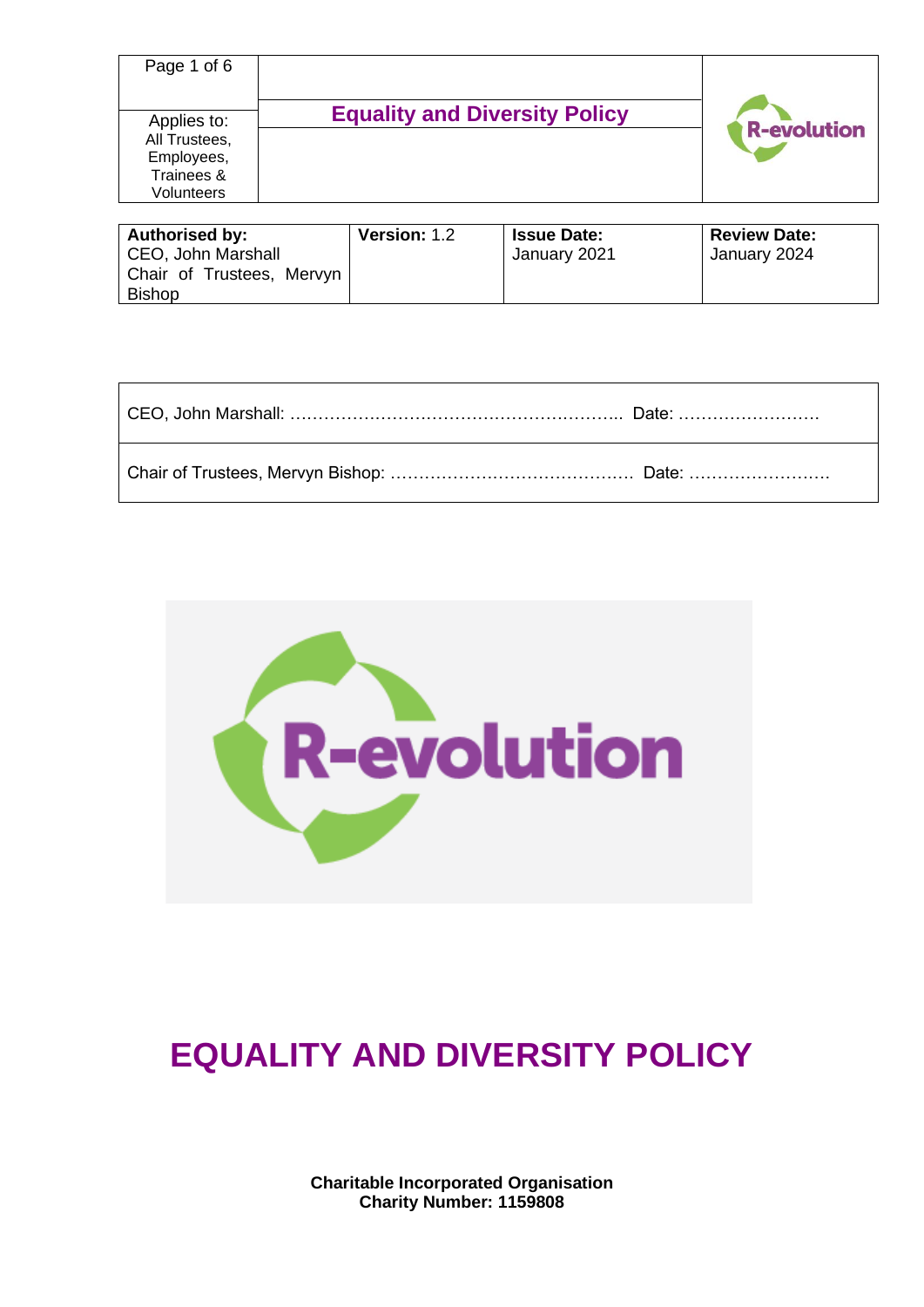| Page 2 of 6                                |                                      |                    |
|--------------------------------------------|--------------------------------------|--------------------|
| Applies to:<br>All Trustees,<br>Employees, | <b>Equality and Diversity Policy</b> | <b>R-evolution</b> |
| Trainees &<br>Volunteers                   |                                      |                    |

R-evolution is committed to eliminating discrimination and encouraging diversity. Our aim is that all our staff and stakeholders feel respected and are valued based upon their skills, performance, and commitment.

The charity will provide equal employment or volunteering opportunity to all staff without regard to the actual or perceived protected characteristics referenced below. R-evolution is committed to treating all employees and volunteers fairly and as such no employee/volunteer will be treated less favourably due to their association with someone who has a protected characteristic.

All employees, trustees and volunteers are given equal opportunity and are encouraged to progress within the organisation.

# **Protected characteristics**

- Age;
- Disability;
- Gender Reassignment;
- Marriage and Civil Partnership (applies only to someone who actually personally has this characteristic);
- Pregnancy and Maternity;
- Race (including ethnic origin, colour, citizenship, nationality, and national origin);
- Religion or Belief;
- Sex;
- Sexual Orientation

People will be judged solely on merit and ability during recruitment, selection, training, development and promotion throughout their employment, volunteering opportunity or placement.

#### **Third party harassment**

R-evolution values all employees and volunteers equally and as such we take very seriously the harassment of employees or volunteers by a third party during employment/placement. We are committed to taking such steps as are reasonably practicable to prevent third party harassment from occurring.

#### **Fair treatment**

All employees and volunteers will be treated fairly and with respect. This policy applies to all employment or volunteering opportunity decisions, including those in connection with:

- Recruitment, selection, promotion and advertisement of jobs;
- Terms and conditions of employment/volunteering agreement;
- Training, career development and progression;
- Grievance and disciplinary procedures;
- Performance;
- Relationships between members of staff and volunteers;
- Treatment of employees and volunteers when their contract or volunteer agreement ends.

# **Positive action**

The charity may elect to utilise positive action where permitted by legislation. Positive action is action an employer takes to achieve greater equality in its workforce.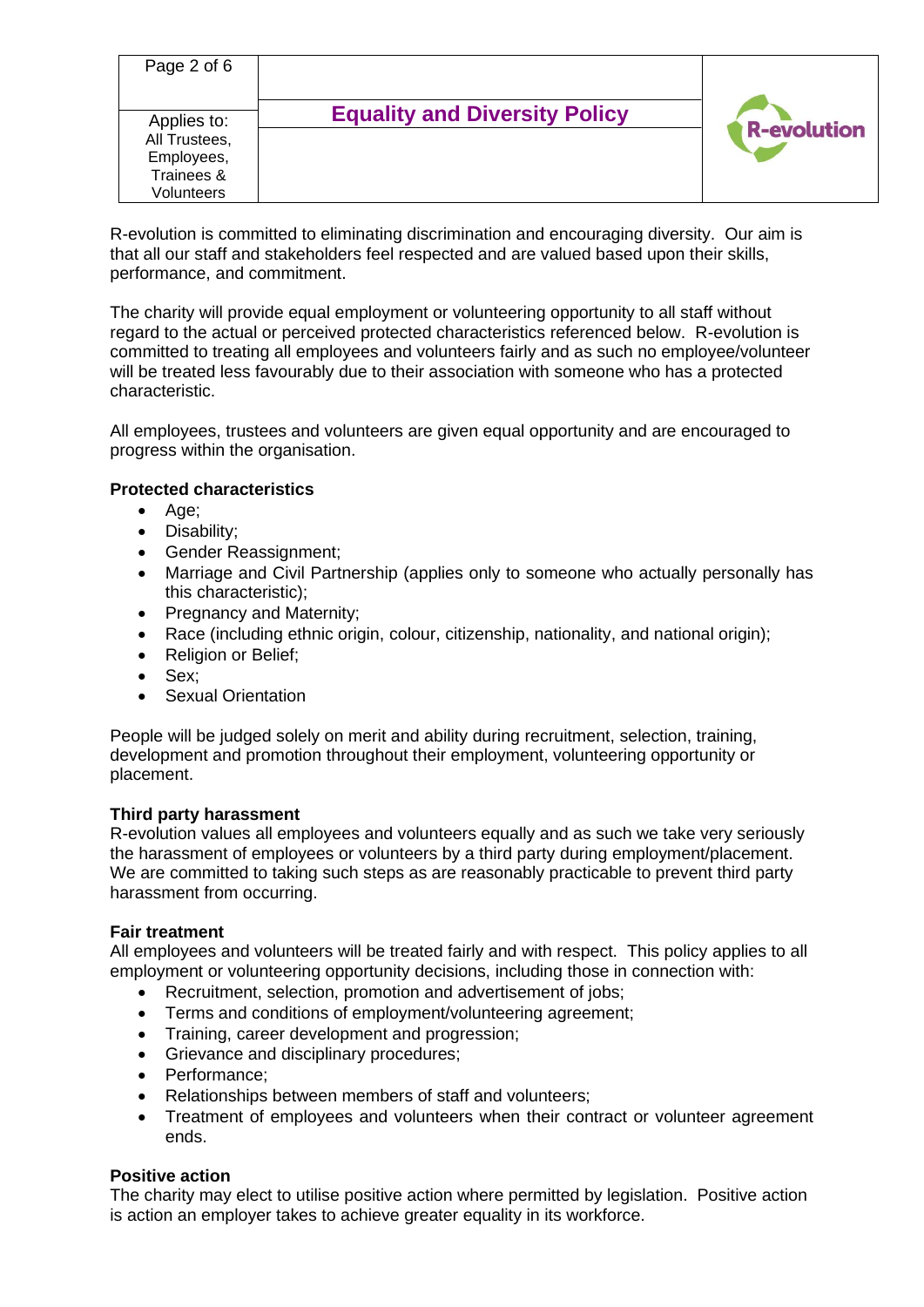| Page 3 of 6                                                            |                                      |                    |
|------------------------------------------------------------------------|--------------------------------------|--------------------|
| Applies to:<br>All Trustees,<br>Employees,<br>Trainees &<br>Volunteers | <b>Equality and Diversity Policy</b> | <b>R-evolution</b> |

General positive action may be taken to provide appropriate conditions and facilities to meet the special needs of disadvantaged or underrepresented groups or to enable or encourage participation.

General positive action may be taken where:

- R-evolution reasonably thinks that where persons share a protected characteristic those persons suffer a disadvantage connected to that characteristic; or
- They have needs that are different from the needs of those that do not share that characteristic; or
- There is disproportionately low participation in an activity by persons who share a protected characteristic.

R-evolution will only elect to utilise positive action where it is deemed appropriate as a proportionate means of achieving a legitimate aim. Any action taken will be in accordance with legislation.

# **Publicising and Advertising Vacancies**

- All vacancies shall be advertised internally to both staff and volunteers and if necessary, the post shall be advertised externally.
- All recruitment material and processes, including advertisements will be available, or be offered, in a variety of media that reflects the basic requirements of the post. A copy of this policy reflecting R-evolution's intentions will be available for applicant's information.
- Potential applicants shall be given clear and accurate information about posts through a job description and person specification that includes only requirements that are necessary and justifiable for the effective performance for the job.
- All recruitment advertisements shall draw attention to the fact that R-evolution is an equal opportunities employer.

# **Recruitment**

- Recruitment practice and procedures shall be as open and barrier-free as possible.
- Application forms and other supporting material shall be free of personal questions, including date of birth or requests for information from which inferences could be drawn as to the status of an individual that are irrelevant to the job description. Details of age groups are required on the equal opportunities form for monitoring purposes only and will not be included in the decision-making process.
- R-evolution will regularly review their selection criteria, job descriptions and personal specifications to ensure compliance with this policy.
- More than one person shall be involved in shortlisting and selection for interview, and all involved shall have received training in equality and diversity.
- Questions and selection tests shall relate to the requirements of the job and shall be carried out by staff trained in carrying out the tests and the assessment of results.
- No applicant shall be disadvantaged by an interview's timing, location, or facilities.
- Reasons for selection or rejection of applicants shall be recorded for feedback if requested.

# **Enquiries about disability and health during recruitment of staff or volunteers**

As an equal opportunities employer R-evolution will not ask about the health of an applicant (including whether they are disabled) prior to either offering work or volunteering opportunity to the applicant unless an exemption applies.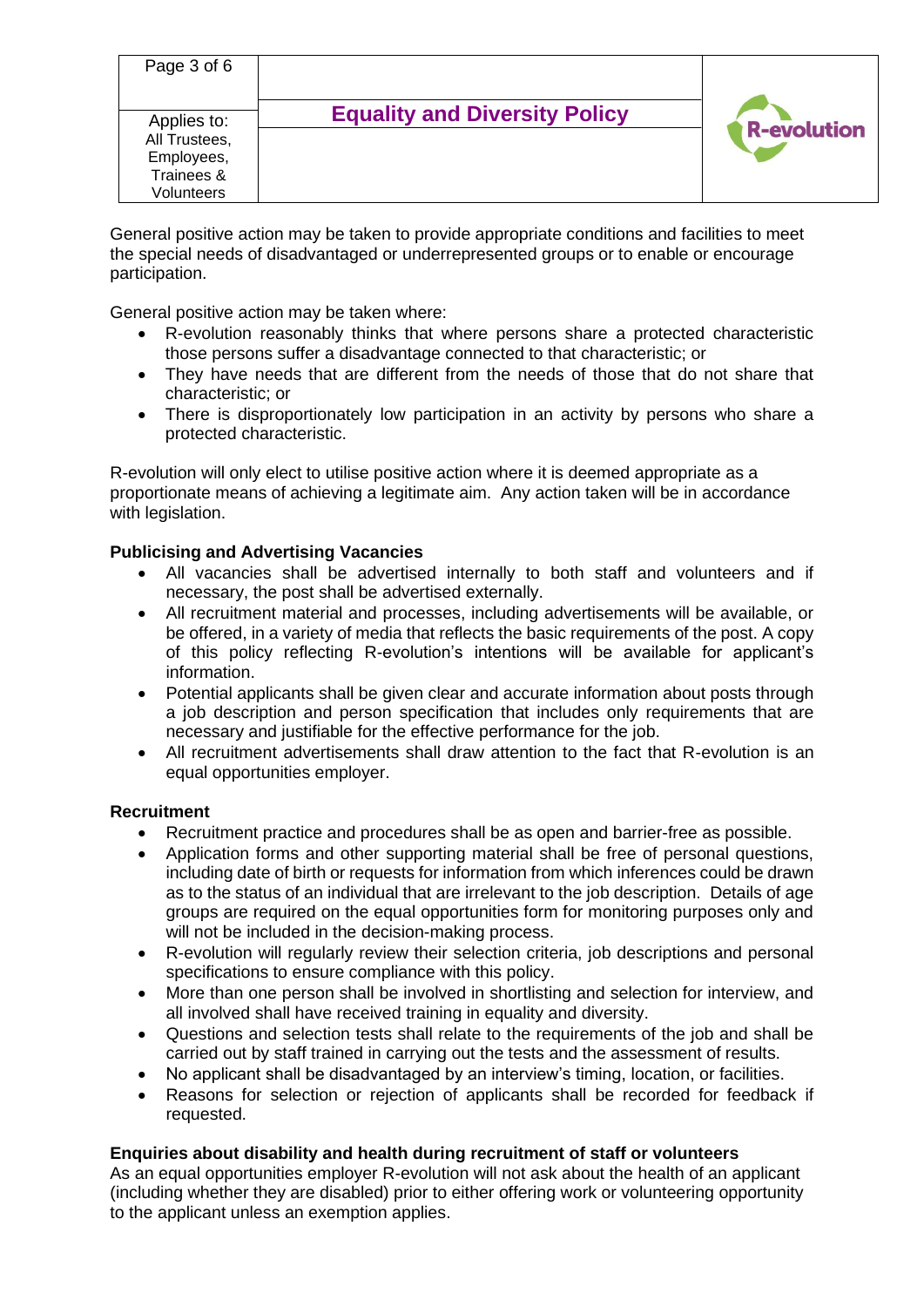| Page 4 of 6   | <b>Equality and Diversity Policy</b> |                    |
|---------------|--------------------------------------|--------------------|
| Applies to:   |                                      | <b>R-evolution</b> |
| All Trustees, |                                      |                    |
| Employees,    |                                      |                    |
| Trainees &    |                                      |                    |
| Volunteers    |                                      |                    |

The only circumstances in which R-evolution may make pre-employment health enquiries are:

- To establish whether the charity has a duty to make a reasonable adjustment in respect of an interview/assessment process;
- To establish whether the applicant will be able to carry out a function that is intrinsic to the work concerned;
- To monitor the diversity of applicants;
- To implement positive action in employment for disabled people;
- To recruit appropriately where having a particular disability is a requirement of the role;
- To comply with national security vetting requirements.

# **Promotion of equal opportunities and observance of the policy**

Each employee and volunteer of R-evolution has an obligation to promote an equal opportunity environment within the charity. As our employee/volunteer, you have a duty to always observe and apply this policy. You must not:

- Discriminate against or harass colleagues, other employees/volunteers, trainees or job applicants;
- Discriminate against or harass visitors, clients, customers, suppliers, consultants, or contractors;
- Discriminate against or harass members of the public in the course of your duties, irrespective of whether such conduct occurs on company premises;
- Induce, or attempt to induce, others to practise unlawful discrimination;
- Victimise individuals who have made allegations or complaints of discrimination, or provided information about such discrimination.

Violation of this policy is a serious offence and could result in disciplinary action and/or summary dismissal.

# **Promoting accessibility**

R-evolution promotes accessibility, by providing services that:

- people can use, without spending too much time and money
- are sensitive to the different cultures of the people using them.

# **Promoting participation**

R-evolution policies, processes and programmes are developed based on real need. This means that the people who are affected by them are involved in their development. Revolution know that there are groups that are traditionally under-represented, so we work with those groups to establish structures and provide them with a more active role in shaping the work that we do. In this way R-evolution are able to encourage participation, openness and honesty.

# **Promoting equality of opportunity**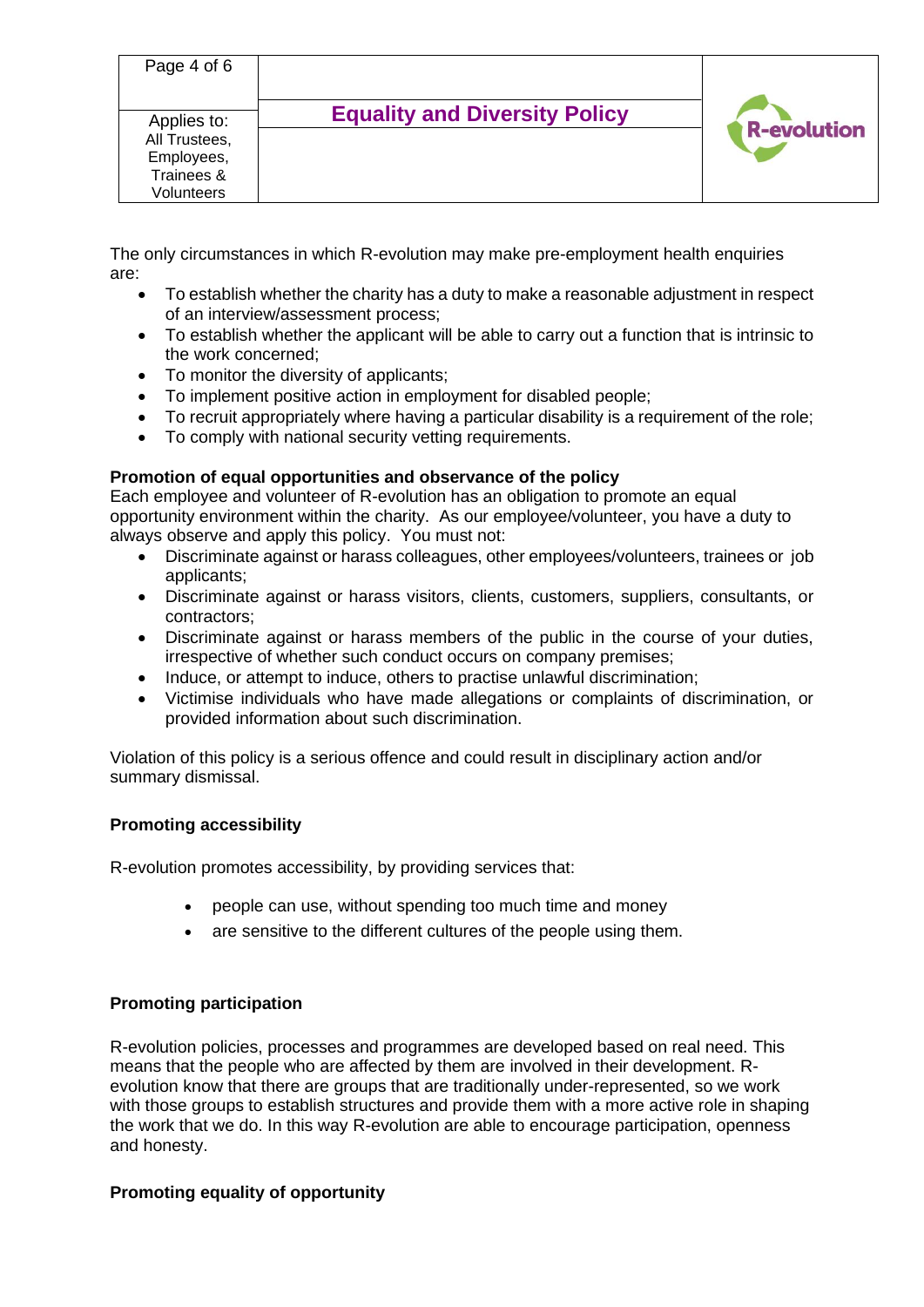| Page 5 of 6                                                            |                                      |                    |
|------------------------------------------------------------------------|--------------------------------------|--------------------|
| Applies to:<br>All Trustees,<br>Employees,<br>Trainees &<br>Volunteers | <b>Equality and Diversity Policy</b> | <b>R-evolution</b> |

R-evolution recognise that some groups commonly experience poorer access to employment, have fewer training opportunities and are under-represented in the workforce, particularly at senior level. In addition, we know that not all groups have the same access to services and their experiences of receiving services may be poorer. R-evolution believe that to level the playing field we may need to treat people differently to help them have the same chance to take part in employment and service opportunities.

# **Promoting inclusive communities**

R-evolution aim to promote a cohesive community where people feel they belong, where their lives are appreciated and valued, and where people with similar life opportunities develop strong, positive relationships with people who are from different backgrounds.

# **Reducing disadvantage and exclusion**

R-evolution fund initiatives that deal with the causes of disadvantage and exclusion and target our money to fund projects that help include groups at greatest risk. Our understanding of disadvantaged and excluded considers factors like people's experience of discrimination.

# **Customers, Learners, Placements, Clients, Service Users or other organisations.**

R-evolution recognises that its operations impact on people's lives and their communities. We will ensure that the services we deliver will be relevant to local needs and local people and ensure that these services are accessible and appropriate for all sections of those communities. These services will not only be accessible in terms of their design, but also our marketing will be in accessible formats for the communities that they are intended for and in addition appropriate standards of behaviour are expected by partner/subcontracted organisations also.

R-evolution cannot deliver this high level of service provision in isolation and will work with partner organisations who specialise in working with certain groups of people to help ensure that all groups get the best and most appropriate services.

We expect that customers, learners, placements, client's, service users or other organisations, share our views of equality and diversity and will work with us to promote this within R-evolution.

# **Compliance with this Policy**

The CEO will, with the assistance and co-operation of trustees, employees, and volunteers, take steps to ensure compliance with this policy. This will include regular reviews of equality issues, monitoring activities and complaints. All employees and volunteers of R-evolution will also receive adequate training on the correct operation of this policy.

If you feel that you have been treated in a manner that is not in accordance with this policy, please initially raise the matter with your manager. R-evolution takes such matters seriously and aims to resolve any complaints in accordance with its grievance procedure. If there is a good reason as to why you are unable to raise this matter initially with your manager, please